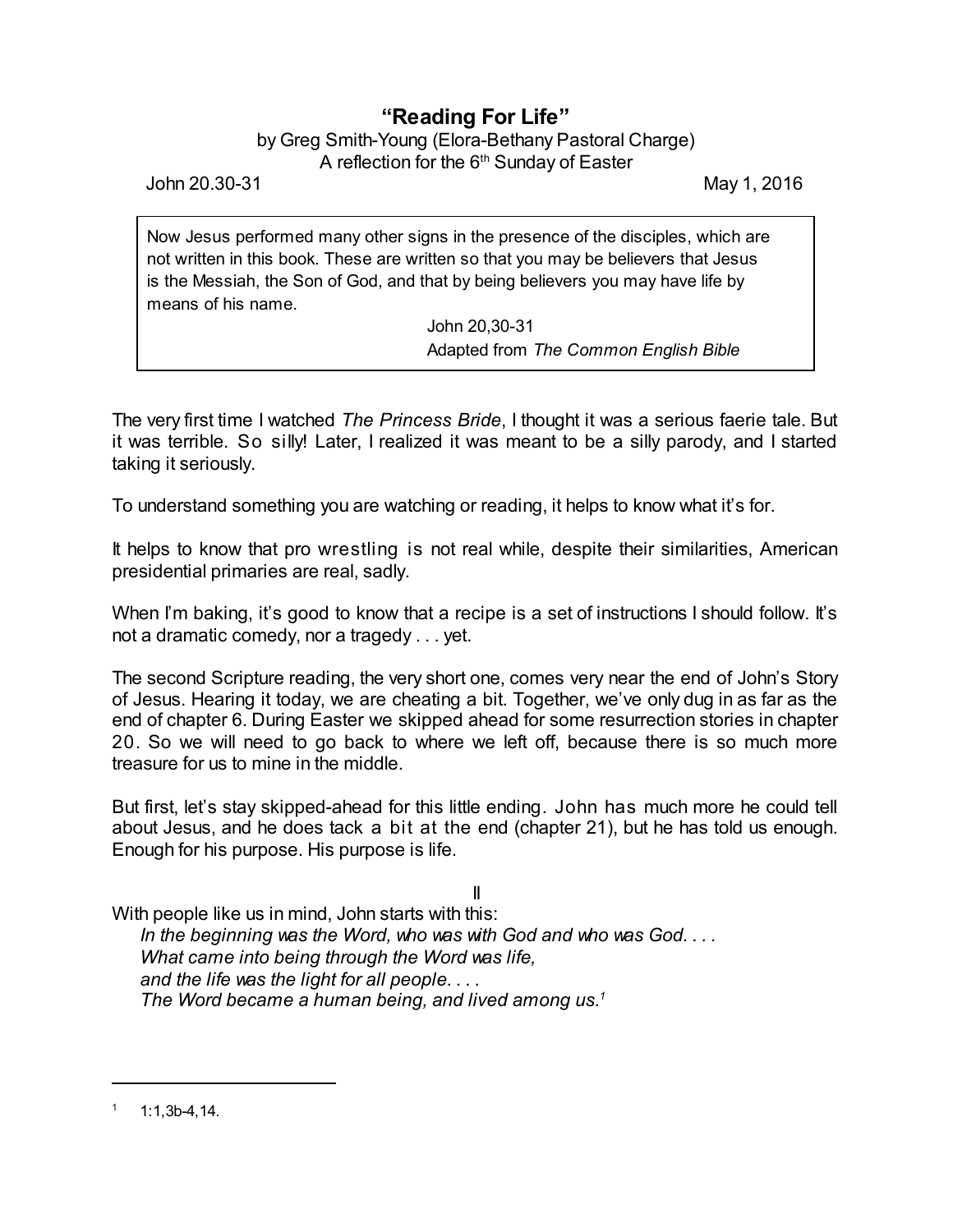Later, for us, he says:

*God loved the world so much, that he gave his one and only Son, so that everyone who believes in him can have deep, lasting life.*<sup>2</sup>

John tells us things Jesus said about himself.

I am the Bread of life. $^3$  . . . the Light of the world. $^4$  . . . the Gate. $^5$  . . . the Good *Shepherd.<sup>6</sup> . . . the Resurrection and the Life.<sup>7</sup> . . . the Way, the Truth and the Life.<sup>8</sup> . . . the Vine who gives life to you, the branches.*<sup>9</sup>

John gives us Jesus' words on the cross, as he gave up his life: *"It is finished."* <sup>10</sup> And Mary's on Easter: *"I have seen the Lord, alive!*<sup>11</sup> And Thomas', falling at Jesus' feet: *"My Lord and My God."* 12

John gives us signs. They point us to who Jesus is.

- Jesus made wine and saved a wedding. He is the life of the party.<sup>13</sup>
- $\cdot$  Jesus healed a dying boy. He saves life.<sup>14</sup>
- A man could not walk, until Jesus lifted him to his feet and set him strolling off. He restores.<sup>15</sup>
- A crowd, hungry in the wilderness, Jesus fed. He provides.<sup>16</sup>
- Over the water, Jesus walked. He commands creation.<sup>17</sup>

We've already dug into each of these. There are more to come.

- Jesus will heal a blind man. He makes us see.<sup>18</sup>
- Jesus will raise a dead man. He defeats death.<sup>19</sup>

Jesus dies on a cross. Jesus rises from the tomb. <sup>20</sup>

With all these signs, we can see who Jesus is.

 $2 \quad 3:16.$ 

- $36:35,51$ .
- <sup>4</sup> 8:12; 9:5.
- $5$  10:7,9.
- $^{6}$  10:11,14.
- $\frac{7}{8}$  11:25-26.
- $\frac{8}{9}$  14:6.
- <sup>9</sup> 15:1,5. <sup>10</sup> 19:30.
- <sup>11</sup> 20:18.
- <sup>12</sup> 20:28.
- $\frac{13}{14}$  2:1-11.
- <sup>14</sup> 4:46-54.
- $15$  5:1-16.
- $16$  6:1-15.
- $17 \quad 6:16-21.$
- <sup>18</sup> John 9.
- <sup>19</sup> John 11.
- $20$  John 18-21.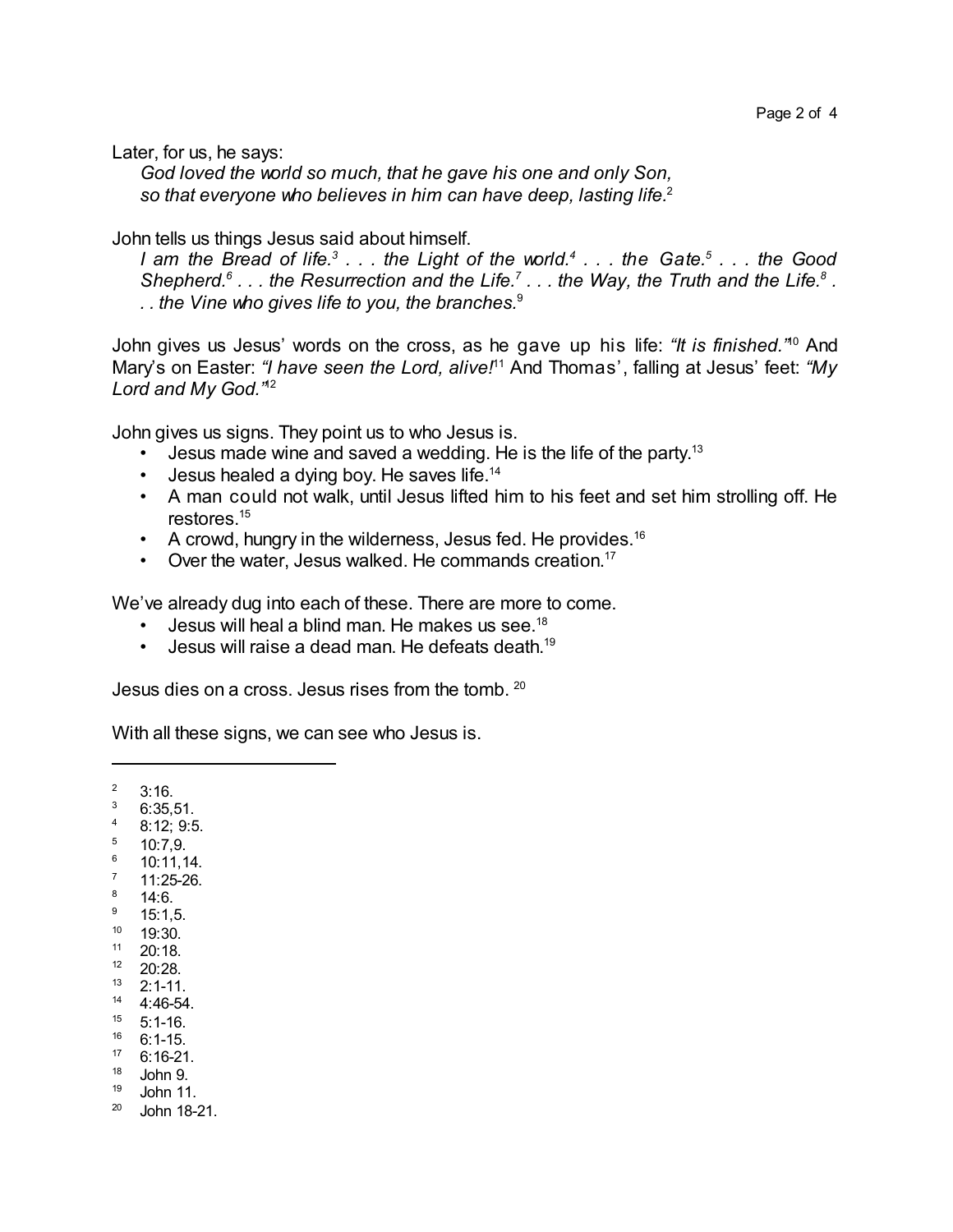Jesus is the Messiah, the Son of God.

The Messiah, God's chosen one. The Messiah gains victory over all that threatens God's people. The Messiah brings God's reign of justice and peace, when everything will flourish. The Messiah is how God keeps God's promises. The Messiah is the Saviour, the Redeemer, the true King. The Messiah, or the Christ, is none other than this Jesus.

Jesus is the Son of God.<sup>21</sup> The Son is the one into whose hands God the Father has placed all things.<sup>22</sup> The Son who does his Father's work.<sup>23</sup> The Son, to whom his Father has given life just as the Father has life, and authority just as the Father has authority.<sup>24</sup> The Son who is the expression of his Father's love. The Son who gives himself for the life of his Father's beloved world.<sup>25</sup> The Son of God is none other than this Jesus.

This Jesus, from a nothing town (Nazareth), and from perhaps history's most hard-pressed people (the Jews) . . . this Jesus is God at work in the world.

This Jesus, who got thirsty, and hungered, and wept is God at work in the world.

This Jesus, who honoured an ostracized woman at a well, and forgave a condemned woman just as the stones were about to fly, is God at work in the world.

This Jesus, crucified, is God at work in the world.

This Jesus, now risen and alive, ascended to the Father and present here with us in the Spirit, is still God at work in the world.

This Jesus.

 $N$ 

John wrote to show us this.<sup>26</sup> He was so seized by his experience of Jesus, by his realization of who Jesus is, that he had to tell it. So people like you and me would believe. Not simply read or hear, put down and walk away. If you are just looking for some bits of spiritual wisdom here, or inspiring stories, or philosophical points, you will find them all. .

<sup>21</sup> "Son of God" is another way of saying "messiah." This messianic meaning seems to be the sense in 1:34, 1:49 and 11.27. In each of these cases, it is someone other than Jesus or the narrator who ascribes the title to Jesus. In instances where Jesus speaks of himself as the Son, or the narrator of John's Gospel does, the deeper, identity-with-the-Father sense becomes more striking.

 $\frac{22}{23}$  3:36.

 $\frac{23}{24}$  10:36.

 $\frac{24}{25}$  5:25f.

 $3:16-18.$ 

<sup>&</sup>lt;sup>26</sup> For a good discussion about the authorship of the Gospel, see Richard Bauckham's careful analysis in Jesus and the Eyewitnesses: The Gospels as Eyewitness Testimony (Grand Rapids: Eerdmans, 2006), especially chapters 14-17.